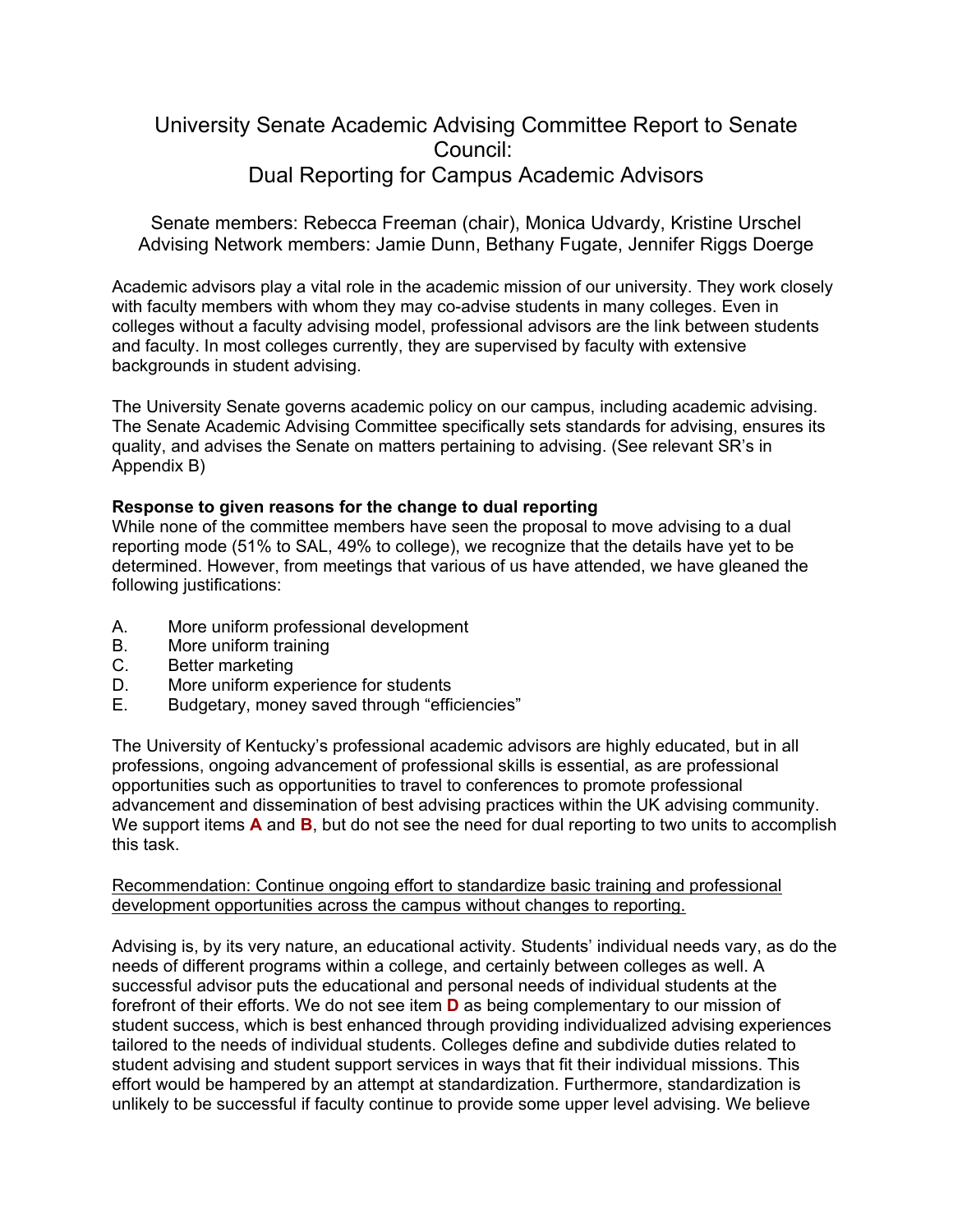colleges are best suited to make personnel decisions that affect the educational mission of the unit.

We are also concerned that an undue emphasis on **C** would encourage advisors to consider the interests of the University of Kentucky ahead of the individual needs of students. This emphasis would result in a dereliction of our duty towards the educational needs of students, our most sacred mission.

## Recommendation: Preserve the existing reporting structure in support of the unique educational missions of our individual colleges.

We recognize the extreme financial exigency that the University of Kentucky faces, and we are grateful for the decision to protect advisors during a time of college budget cuts. We are unclear, however, that the savings that would accrue from **E** would offset the mental anguish and uncertainty caused to the UK advising community during a time when their focus should be solely on student retention and success. Now more than ever, advisors are needed to help the university mitigate the loss of students to uncertainties surrounding the pandemic.

Other planned and completed moves to dual reporting have focused on employees who either do not or only peripherally support the academic mission (philanthropy, IT). Unlike academic advisors, they seem a more natural fit for a dual reporting system and their mission will be less disrupted by the transition.

Recommendation: Recognize the turmoil that would be caused to the advising community at this critical time. Make budget cuts through efficiencies related to staff that are less critical to student success.

## **CONCLUSIONS:**

Our academic advisors are a highly educated and skilled workforce that is integral to our academic mission. Their role is entwined in the educational mission of their various colleges and departments, and their well-being at a critical time for retention is crucial. While we support a certain degree of standardization of professional development and training, a "one size fits all" approach threatens to undermine a college's unique educational mission. We recommend that we continue the college-level authority over how students are advised so that colleges can make the best decisions for their particular student body, student-centered decisions that ultimately benefit the university as a whole.

#### **Appendix A: More detailed concerns**

• **Marketing-driven advising vs. student-centered advising**- Sometimes UK's financial interest does not align with the student's educational or financial situation. Would advisors be forced to make market-based recommendations against the best interests of individual students? Advisors advising students to take classes outside of UK was cited as a concern driving this change at the 5/5 Senate Council meeting, yet there are many situations where a student may need to take a class outside of UK (ex: failing CHE 105 or MA 113 too many times at UK, then taking it at BCTC; needing to take summer classes yet being too low on financial aid to afford out-of-state tuition/summer room and board at UK).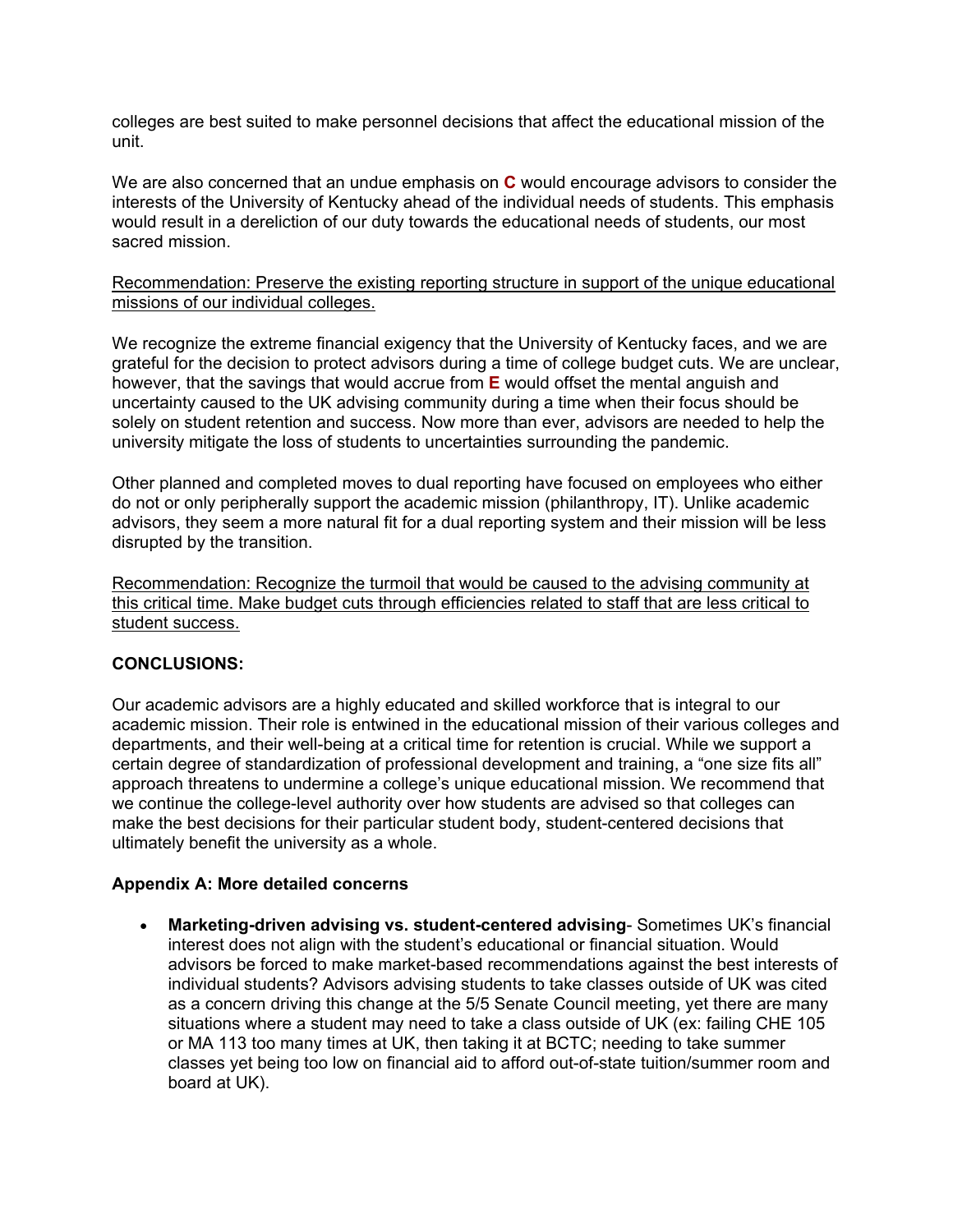- **Metrics-** No metrics have been given to the Committee to demonstrate that advising as it is now is not working, other than the observation that students do not have a uniform experience. As noted above, we would hope that a truly student-centered advising model **would** lead to a non-uniform experience. A non-uniform experience is not convincing evidence of a lack of quality advising. The Committee would like to see metrics and see the Colleges be given a chance to rectify any problems before making such sudden, large scale changes.
- **Evaluation of advisors-** Who does it and how are already complicated subdivisions of labor complicated by the 51/49 split?
- **Definition of advisor** In addition to professional and faculty advisors, some staff without the title of advisor advise students, while some (most) advisors have roles beyond the traditional role of advisor, including student support services and teaching. How would these people and the units they serve be affected? What about college-level advising supervision such as Directors and Assistant Deans of Advising?
- **Faculty advisors** Many colleges and departments have faculty advisors who advise upper level students. These relationships help students build their professional networks and provide them acculturation into their chosen fields. They are also important relationships for future development initiatives. How do faculty advisors fit into the idea of providing a "uniform experience"? Does UK plan to move to professional advising only? Or would faculty also be asked or trained to advise in a given, uniform format, a move that would likely be unsuccessful?
- **Hiring/firing**-Who has the ultimate say in this, the college or SAL?
- **College-level advising needs** How standardized would the advising become? Would colleges be able to adapt for their own needs, and would they have to ask SAL's permission to deviate from the campus-wide "standards"?
- **Motivation behind change** Because a detailed proposal was not submitted to the Senate Academic Advising Committee, we have had to speculate on the motivation behind making such a large change with such a short turn around. Putting information that we have heard from various sources, the Committee is very concerned that a major motivating factor behind this decision is for budgetary reasons, rather than the desire to better meet student needs. For example, in the UK-wide email sent on April 21 with regards to the major budget shortfall, included on the list of ways to reduce the operating budget was the statement "To better leverage our resources, we will move forward with shared services via dual-reporting line relationships for several key areas…". It would seem like the timing of shifting all Academic Advisors to dual-reporting lines coincides exactly with this statement. Furthermore, other recent and proposed positions to be moved to dual-reporting lines include philanthropy, recruiting and marketing, all of which are clearly positions to revenue generating activities. Academic Advisors do not seem to "fit" with these other positions in terms of a goal of generating funds for the University and there is significant concern that a move to dual reporting may result in advisors being encouraged (or trained) to advise students to make academic decisions that are not necessarily in the student's best interest, but would result in additional revenue being generated for the University. One of the major responsibilities of the Senate Academic Advising Committee is to "set standards for the quality of academic advising" (S.R. 1.4.3.5) and therefore if the change in reporting line proceeds, this committee will be monitoring the situating closely to insure that academic advising quality is maintained at a high, and studentfocused standard.
- **Timing of change** The Senate Academic Advising Committee is concerned about the timing of the proposed change and how that will adversely affect advisors. July 1